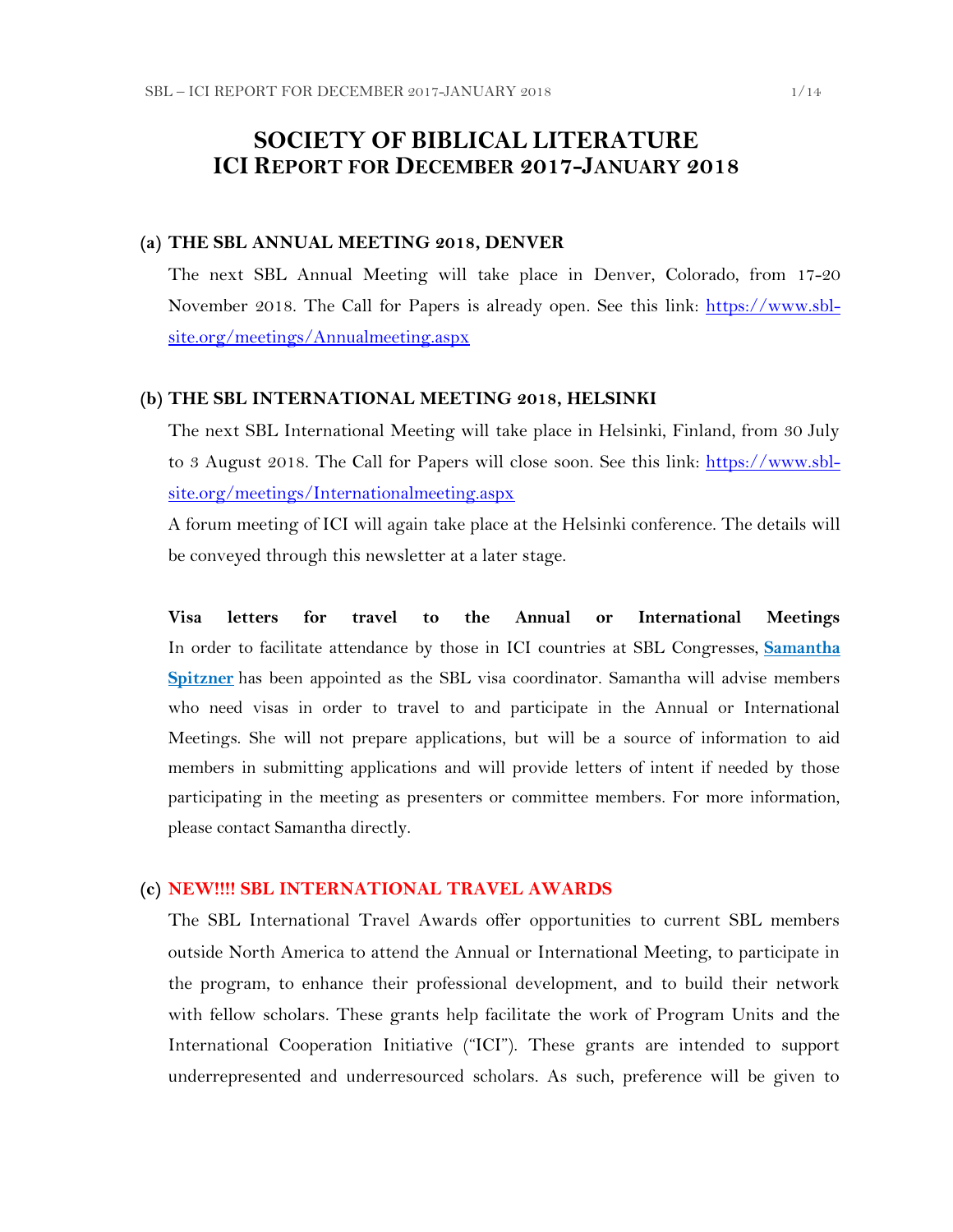women, people of historically underrepresented ethnicities, and members from **[ICI](https://www.sbl-site.org/assets/pdfs/ICIcountries.pdf)[qualifying countries](https://www.sbl-site.org/assets/pdfs/ICIcountries.pdf)**. A key criterion is an applicant's demonstrable financial need. Four International Travel Award Panels (ITAP) will administer the awards each year, serving four geographic regions:

- Africa and Middle East
- Asia and Pacific
- Eastern Europe
- Latin America and Caribbean

For awards offered in 2018, each ITAP will administer \$3,000 in awards in each region. The panels may determine the best distribution of funds (e.g., as one \$1000 and one \$2000 award, or as three awards of \$1000 each). The applicants must attend the Annual or International Meetings, but may or may not participate in the program, depending upon their needs expressed in the application. All grants include lodging (one room, single or shared) for four nights and complimentary meeting registration. Recipients may not have attended an Annual or International Meeting within the last five (5) years.

<https://www.sbl-site.org/membership/AMtravelgrant.aspx>

### (d) **PUBLICATION IN [ANCIENT NEAR EAST MONOGRAPHS](http://www.sbl-site.org/publications/Books_ANEmonographs.aspx) (ANEM)** AN

ANEM is a series that was established by the SBL at the request of the International Cooperation Initiative (ICI), jointly published with the Universidad Católica Argentina's Centro de Estudios de Historia del Antiguo Oriente (CEHAO) and coedited by Alan Lenzi and Juan Manuel Tebes. The series publishes volumes on the Ancient Near East (including ancient Israel) both in print and electronically, making them freely available for download. Paperback and hardback versions of the volumes are available, for a reasonable price.

To view the volumes published in the series, please go to

[http://www.sbl-site.org/publications/Books\\_ANEmonographs.aspx](http://www.sbl-site.org/publications/Books_ANEmonographs.aspx) (SBL English version)

<http://www.uca.edu.ar/anem> (CEHAO Spanish version)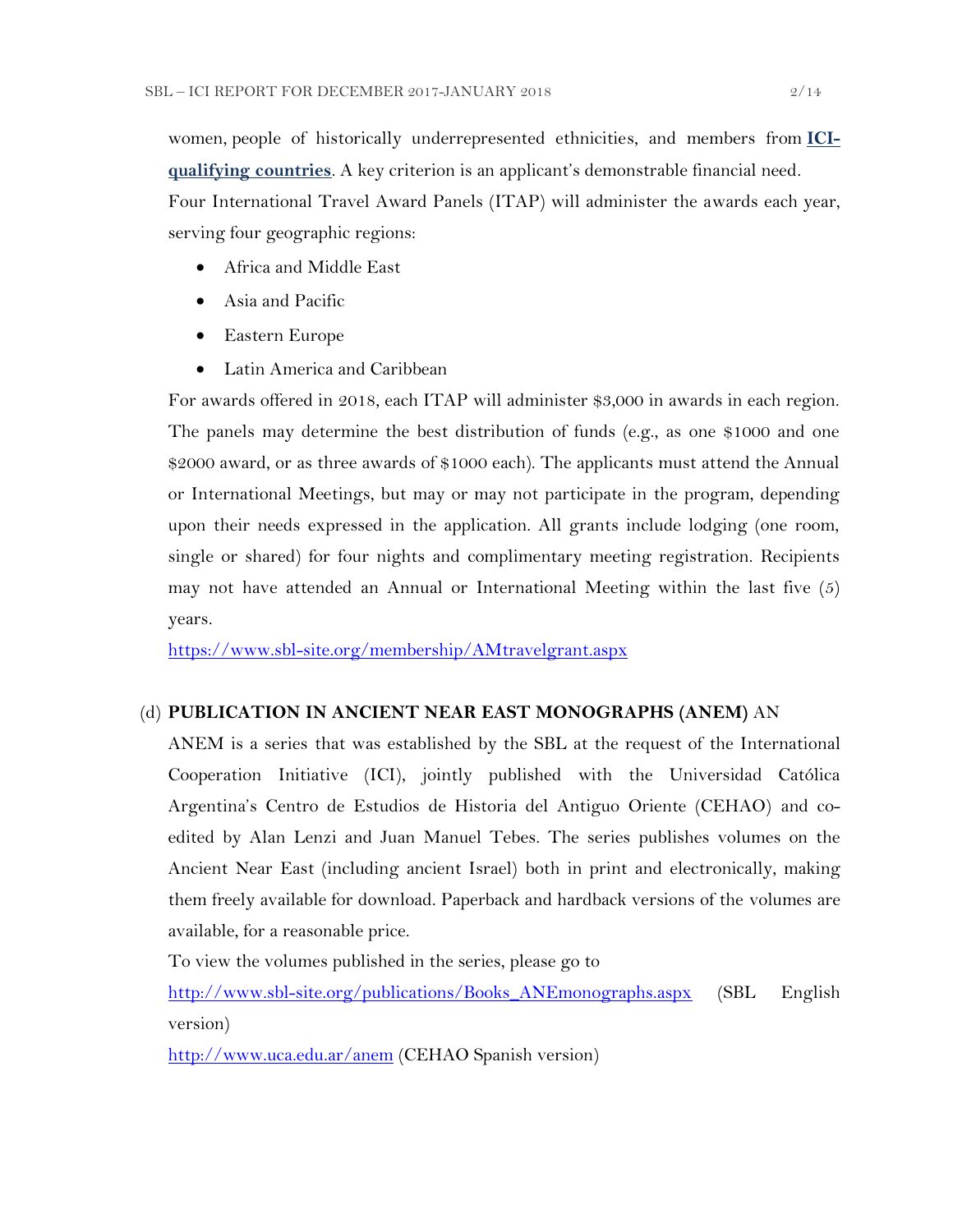The latest volumes in ANEM is:

**ASTER, S.Z. Reflections of Empire in Isaiah 1-39: Responses to Assyrian Ideology. Ancient Near East Monographs – Monografías sobre el Antiguo Oriente, Volume 19. Atlanta: Society of Biblical Literature – Centro de Estudios de Historia del Antiguo Oriente, 2017. 382 pp. ISBN 9781628372014**

In this new book Shawn Zelig Aster relates the prophecies found in First Isaiah to the historical events of the 8th century BCE, when Assyria controlled much of the ancient Near East. Aster elucidates the arguments of Isaiah 1–2, 6–8, 10–12, 14, 19, 31, and 36– 37 by explaining that the passages contain hidden polemic along with the imperial propaganda of the Assyrian empire. Aster illustrates that the prophet adapts motifs from Assyrian propaganda, while subverting Assyrian claims to universal dominion. Aster argues that Isaiah does this in order to promote belief in a single omnipotent God, more powerful than any human empire. The book exposes the meaning behind these passages of Isaiah, as well as the history of Israel in the period 745–701 BCE. Features:

- A critique of the predominant scholarly position that dates the material of First Isaiah to the Babylonian period and later.

- An analysis of the theology of First Isaiah in relation to Assyrian imperial propaganda. - A strong case for dating First Isaiah to the time of Tiglath-pileser III, Sargon, and Sennacherib.

To download the book for free, paste the following link into your browser: [https://www.sbl-site.org/assets/pdfs/pubs/9780884142720\\_OA.pdf](https://www.sbl-site.org/assets/pdfs/pubs/9780884142720_OA.pdf)

#### **(e) PUBLICATION IN INTERNATIONAL VOICES IN BIBLICAL STUDIES (IVBS)**

IVBS is a series that was established by the SBL at the request of the International Cooperation Initiative (ICI), and which is co-edited by Monica Melanchthon and Jione Havea. IVBS encourages in particular submissions from scholars in the present seven international regions for which it has editorial boards: Africa, Central and Eastern Europe, Latin America, Middle East-South Asia, Northeast Asia, Pacific, and Southeast Asia. Interregional collaborations are also welcome. IVBS publishes works in English and in any other language for which its editors can find qualified peer reviewers. Any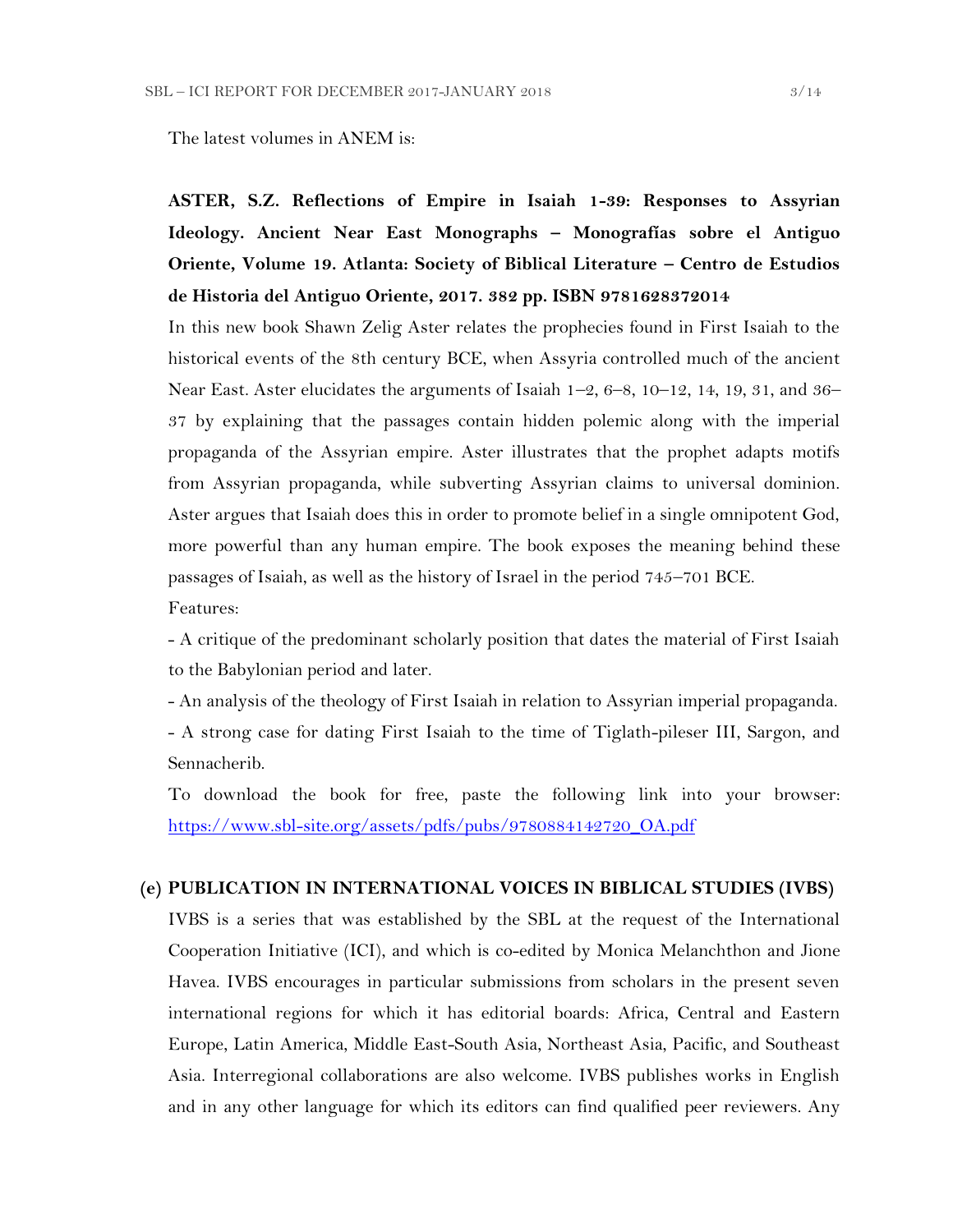work published in IVBS is freely available to anyone in perpetuity. The series publishes work generally in the area of reception history and criticism. The scope is not limited to any particular biblical text or historical timeframe. The works will mainly be published in English and, wherever possible, also in primary languages of authors. For more information please go to [http://ivbs.sbl-site.org/home.aspx.](http://ivbs.sbl-site.org/home.aspx) If you would consider publishing your work in this series, feel free to contact one of the two general editors, [Monica Melanchthon](mailto:ivbs2010@gmail.com) or [Jione Havea.](mailto:jioneh@nsw.uca.org.au)

The latest volume in IVBS is:

## **Nofoaiga, V. A Samoan Reading of Discipleship in Matthew. Atlanta: SBL Press, 2017.**

A reading of discipleship as service from the ancient Galilee to contemporary Samoa The Bible contains a collection of perspectives that should not be privileged over and against the perspectives of readers from other lands.This book offers an alternative understanding of discipleship under the influence of the Samoan tautua (servant), for whom the needs of family and local people are foremost, and approaches in biblical criticism that affirm locatedness of readers. Because discipleship is also about place, which might be in-between spaces, Nofoaiga offers tautuaileva (service in-between spaces) readings of Matthew 4:12–25 and Matthew 7:24–8:22 that emphasize place (Galilee) as well as the marginalized and excluded (the crowd). With the twirlings and ebbings expected from natives of oral cultures, Nofoaiga holds the complexity of tautuaileva in this study and offers it as his contribution to the assembling and assembly of islander criticism.

Features:

*Tautuaileva*, or service in-between spaces or in relational places, as a method of islander criticism.

A critique of traditional interpretations of the meaning of discipleship as abandoning family, duty, and responsibility.

Glossary of important Samoan terms and phrases.

To download the book for free, paste the following link into your browser:

[http://www.sbl-site.org/assets/pdfs/pubs/9780884142621\\_OA.pdf](http://www.sbl-site.org/assets/pdfs/pubs/9780884142621_OA.pdf)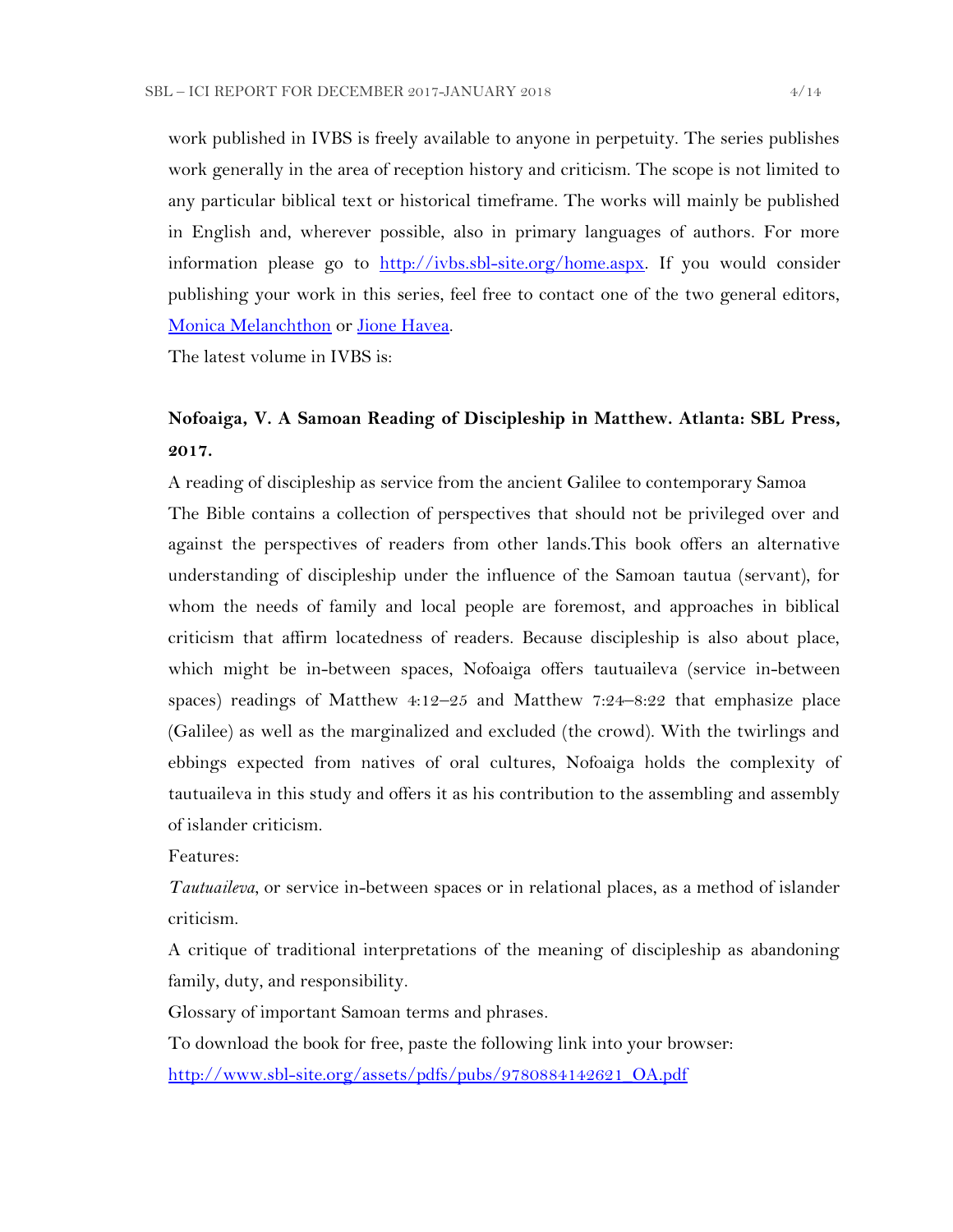#### **(f) PUBLICATIONS: ONLINE BOOKS – NEW BOOKS ADDED**

For a **full alphabetic list of all publications available for free in the ICI book repository program**, please go to: [http://www.sbl-site.org/publications/Books\\_ICIbooks.aspx](http://www.sbl-site.org/publications/Books_ICIbooks.aspx)

## **Steinberg, Naomi. The World of the Child in the Hebrew Bible. Hebrew Bible Monographs 51. Sheffield: Sheffield Phoenix Press, 2013.**

The question 'What is a child?' is not easily answered. To make us aware of the multiple factors that contribute to the social construction of childhood in the Hebrew Bible, Naomi Steinberg draws on ethno-historical evidence and incorporates the insights of contemporary social studies of childhood. Through close readings of Genesis 21, 1 Samuel 1 and Exodus 21.22–25, she argues that chronological age and biological immaturity do not determine the boundaries of childhood in biblical Israel.

### **Kline, Jonathan G. Allusive Soundplay in the Hebrew Bible. Ancient Israel and Its Literature 28. Atlanta: SBL Press, 2016.**

This book focuses on the way the biblical writers used allusive soundplay to construct theological discourse, that is, in service of their efforts to describe the nature of God and God's relationship to humanity. By showing that a variety of biblical books contain examples of allusive soundplay employed for this purpose, Kline demonstrates that this literary device played an important role in the growth of the biblical text as a whole and in the development of ancient Israelite and early Jewish theological traditions.

## **Robinson, William E. W. Metaphor, Morality, and the Spirit in Romans 8:1– <sup>17</sup>. Early Christianity and Its Literature 20. Atlanta: SBL Press, 2016.**

In this innovative book, Robinson examines the metaphors Paul uses in Romans 8:1–17 to reveal the roles that the Spirit and believers play in moral conduct. To do so Robinson applies conceptual metaphor theories to well-known but enigmatic metaphors like "walk according to the Spirit" and the "Spirit dwells in you." In the process, he addresses thorny theological issues such as whether Spirit and flesh signal an internal battle within believers or two conflicting ways of life.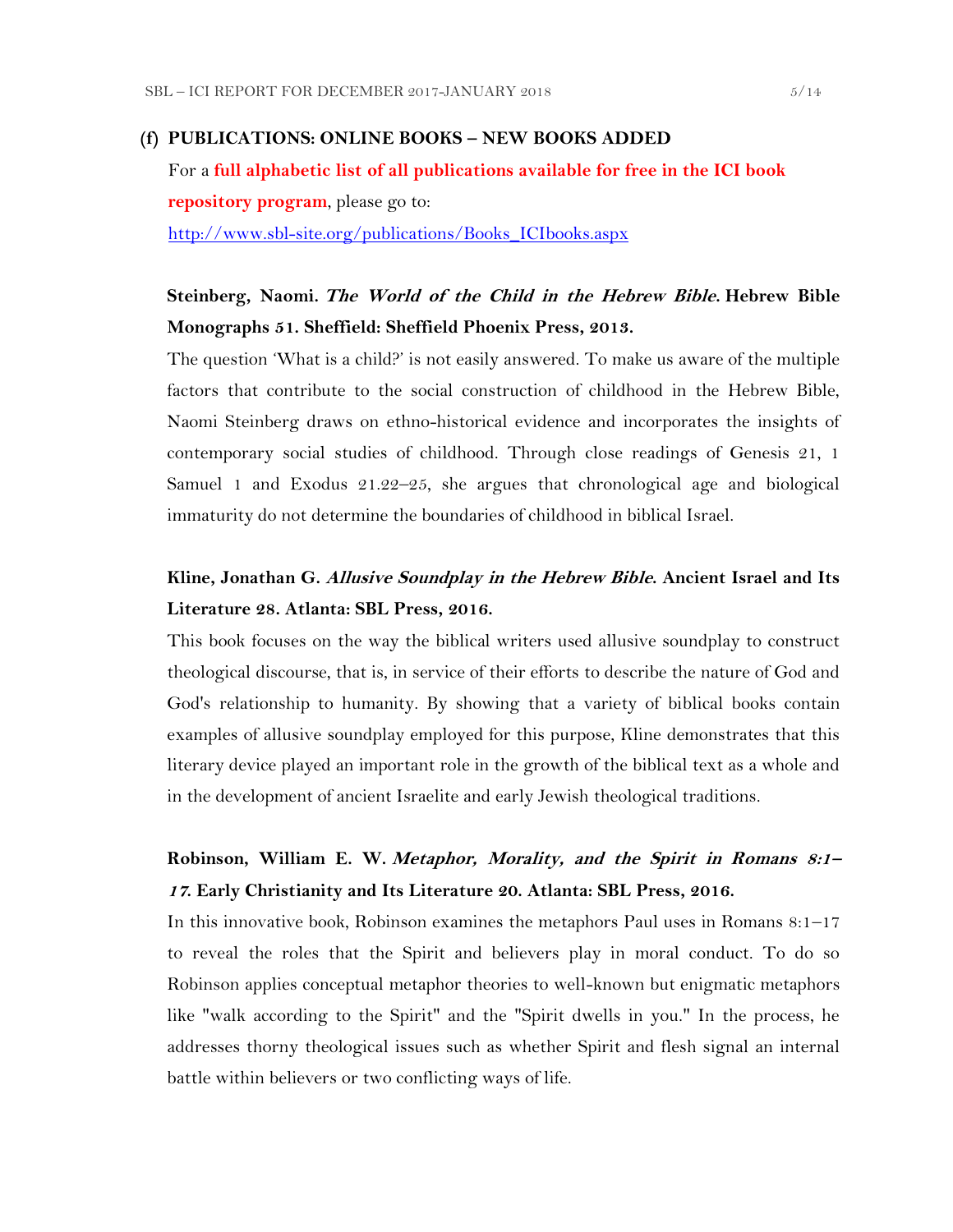# **Cadwallader, Alan H., ed. Stones, Bones, and the Sacred: Essays on Material Culture and Ancient Religion in Honor of Dennis E. Smith. Early Christianity and Its Literature 21. Atlanta: SBL Press, 2016.**

The world of early Christians was not a world lived in texts; it was a world saturated with material reality and concerns: what, where and when to eat or drink; how to present oneself in the space of bodily life and that of death; how to move from one place to another; what impacted status or the adjudication of legal charges. All these and more controlled so much of life in the ancient world. The Christians were not immune from the impact of these realities. Sometimes they absorbed their surrounds; sometimes they quite explicitly rejected the material practices bearing in on them; frequently they modified the practice and the rationale to create a significant Christian alternative. The collection of essays in this volume come from a range of international scholars who, for all their different interests and critical commitments, are yet united in treasuring research into the Greek and Roman worlds in which Christians sought to make their way. They offer these essays in honor of one who has made a lifetime's work in mining ancient material culture to extract nuggets of insight into early Christian dining practices: Dennis E. Smith.

# **Younger, K. Lawson, Jr. A Political History of the Arameans: From Their Origins to the End of Their Polities. Archaeology and Biblical Studies 13. Atlanta: SBL Press, 2016.**

K. Lawson Younger Jr. presents a political history of the Arameans from their earliest origins to the demise of their independent entities. The book investigates their tribal structures, the development of their polities, and their interactions with other groups in the ancient Near East. Younger utilizes all of the available sources to develop a comprehensive picture of this complex, yet highly important, people whose influence and presence spanned the Fertile Crescent.

**Pfoh, Emanuel, and Keith W. Whitelam, eds. The Politics of Israel's Past: The Bible, Archaeology and Nation-Building. The Social World of Biblical Antiquity 2/8. Sheffield: Sheffield Phoenix Press, 2013.**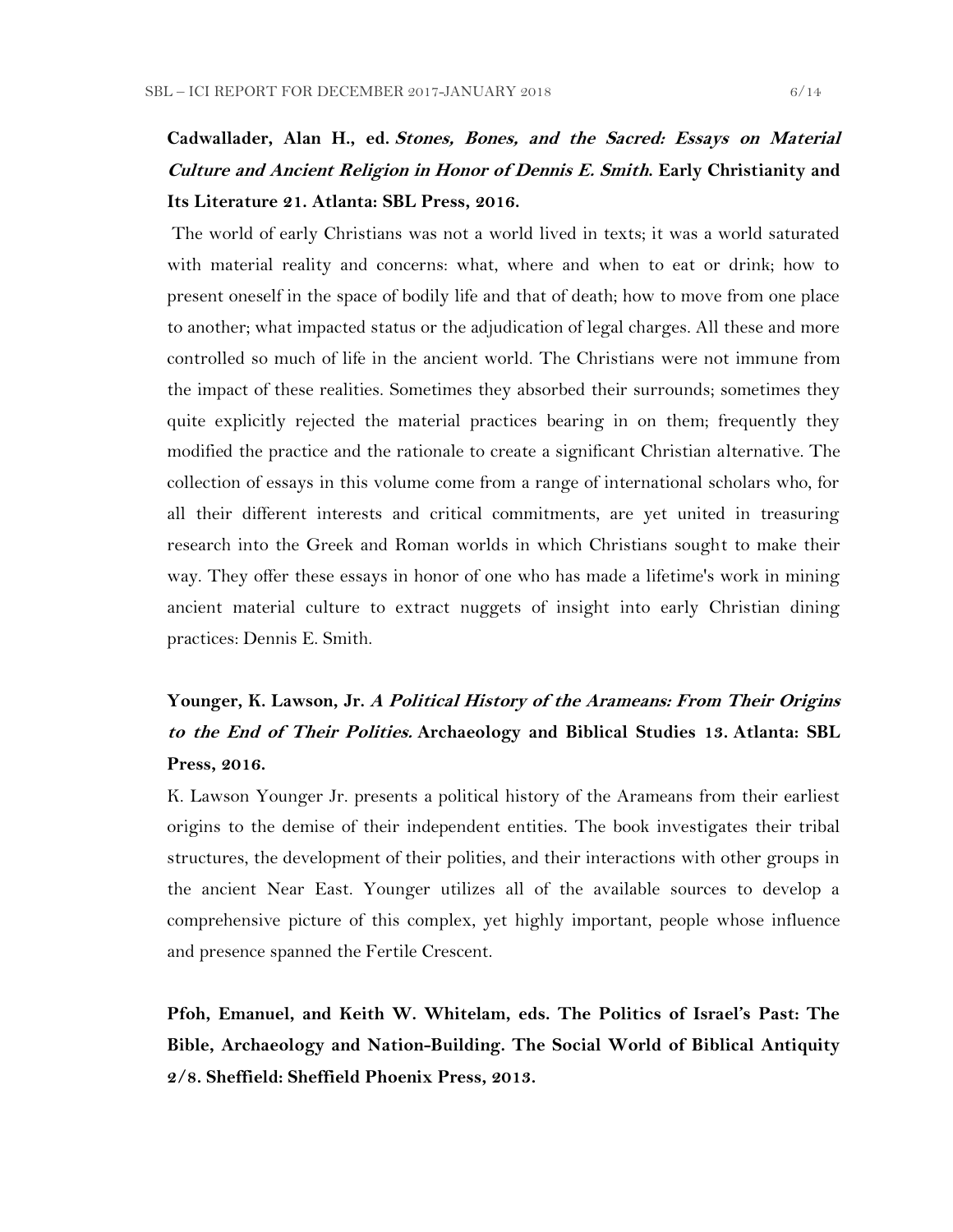It is not uncommon that historical images-presented as simply given, self-evident and even indisputable-are employed in political readings of the past and used as a legitimizing tool. For that reason, the authors of this volume, biblical scholars, archaeologists, anthropologists and historians, undertake a deconstruction of modern biblical discourses on the Bible's production and the history of ancient Israel, enabling the exploration of critical approaches to ancient Palestine's past, to the history of the peoples of the region, to the history of the biblical text(s) and, last but not least, to the modern political uses of biblical narratives as legitimizing land ownership and nationalisms.

## **Aston, James, and John Walliss, eds. Small Screen Revelations: Apocalypse in Contemporary Television. Sheffield: Sheffield Phoenix Press, 2013.**

Essays in the collection examine topics such as the representation of apocalyptic prophecies and prophets in television news and documentaries; how news of natural disasters draws on apocalyptic language to frame the events, and how drama series use, develop and sometimes seek to subvert apocalyptic motifs. Thus, Small Screen Revelations offers a repositioning of the importance of television in representing the apocalypse, while providing a pertinent addition to the examination of how and for what purpose the apocalypse is used in popular culture.

### **Green, Joel B. and Tim Meadowcroft, eds. Ears That Hear: Explorations in Theological Interpretation of the Bible. Sheffield: Sheffield Phoenix Press, 2013.**

The contemporary renaissance of theological interpretation as an approach to reading the Bible has brought with it a host of questions. Most importantly, what is the relationship between theological interpretation and more traditional forms of historical inquiry characteristic of the field in the modern era? Does theological interpretation require that the church's faith determine the meaning of biblical texts? How does a theological hermeneutic navigate the conventional roles of author, text, and reader? What are the natural intellectual companions of theological interpretation? Essays in this volume tackle questions like these primarily by engaging directly with biblical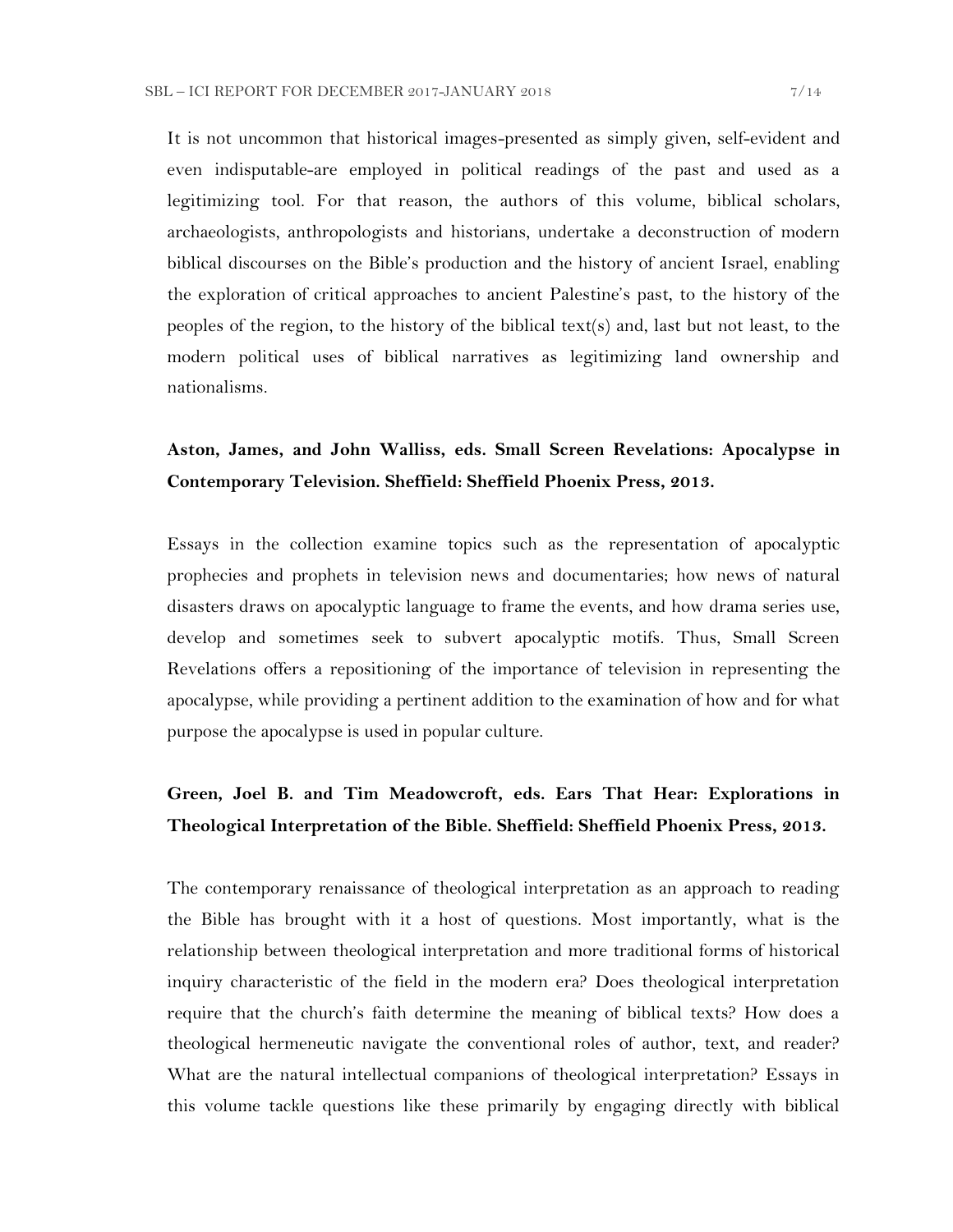texts, both in theological interpretation for its own sake and to see what the texts themselves might suggest about doing theological interpretation.

### **Other Publishers' Resources and Resources in Spanish**

We thank the Instituto Multidisciplinario de Historia y Ciencias Humanas who is willing to make some direct links to free Spanish publications available on the ICI book repository page. See the following [link.](https://www.sbl-site.org/publications/ICI_CONICET.aspx) Links are available there to the following books (in Spanish):

- Excavation reports of Tell el-Ghaba (Egypt)
- Study of Stela of Gebel Barkal (Egypt)
- Proceedings I institute workshop (includes articles on ANE)
- Proceedings II institute workshop (includes articles on ANE)
- Proceedings III institute workshop (includes articles on ANE)

There is also a link to the following Spanish journal:

Journal of Egyptological Studies (REE)

We also thank the Universidad Católica Argentina for allowing direct link to the following book:

 Flammini, Roxana, ed. Aproximación al Antiguo Egipto. Buenos Aires: Educa, 2004.

### JSTOR provides free or low cost access to more than 1,500 institutions in 69 countries

More than 1,500 institutions in Africa and other developing nations receive access to JSTOR free of charge or for steeply reduced fees. This is made possible through a combination of philanthropic support and the fees paid by libraries in other countries around the world, as well as publishers' eagerness to support this work. More information is available about JSTOR's [African Access Initiative](http://about.jstor.org/libraries/african-access-initiative) and Developing [Nations Access Initiative](http://about.jstor.org/libraries/developing-nations-access-initiative) programs.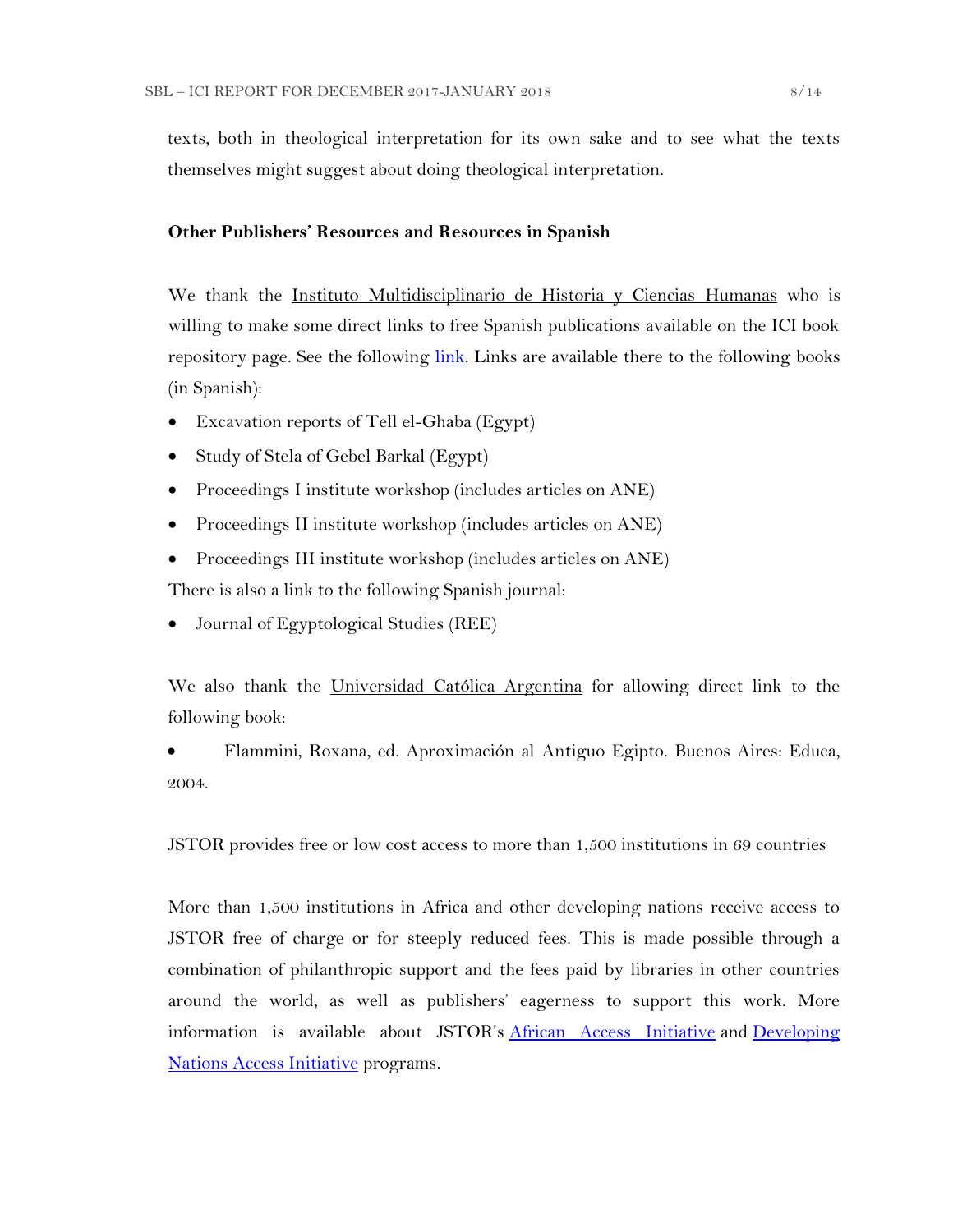#### Need JSTOR Access?

As part of your Society of Biblical Literature membership, save 50% on the annual JPASS plan, your personal access to the JSTOR archive. With more than 1,900 scholarly journals, JSTOR is one of the world's leading academic databases. Millions of users worldwide rely on JSTOR for research, fact checking, and book reviews. This discounted subscription includes unlimited reading access and 120 article downloads. JSTOR adds new titles every month so you'll have a growing collection of the world's leading peer-reviewed journals only a click away.

To access the discounted JPASS, log-in to the SBL website with your member ID. Just below where you entered your member ID, click membership benefits. You will see JSTOR's JPASS among the benefits and a link "To get your savings: click here."

#### **(g) ICI TEACHING COLLABORATION PROGRAM**

In order to facilitate the exchange of scholars and institutions in biblical studies across the globe, a teaching collaboration program is run by the ICI. The facility consists of lists of scholars and institutions interested in exchanges that are made available on the SBL website. See: [http://sbl-site.org/educational/ICITeaching.aspx.](http://sbl-site.org/educational/ICITeaching.aspx) If you or your institution is interested in such collaboration, please visit the site and enroll yourself in these lists. For more information, contact [Jackie du Toit.](mailto:dutoitjs@ufs.ac.za)

#### **(h) JOURNAL OF BIBLICAL LITERATURE (JBL) ARCHIVE**

Take note that an archive with JBL articles from volume 122.1 of 2003 through volume 130.1 of 2011 is available online to people accessing the SBL website from any ICI country. See [http://www.sbl-site.org/publications/ICI\\_JBLarchive.aspx.](http://www.sbl-site.org/publications/ICI_JBLarchive.aspx) All articles in those volumes can be downloaded for free!

#### **(i) THE SBL WEBSITE**

The SBL website (on the SBL Press page) has a facility where one can search the full text of all SBL books! For this very convenient tool, see: <http://sbl-site.org/publications/default.aspx>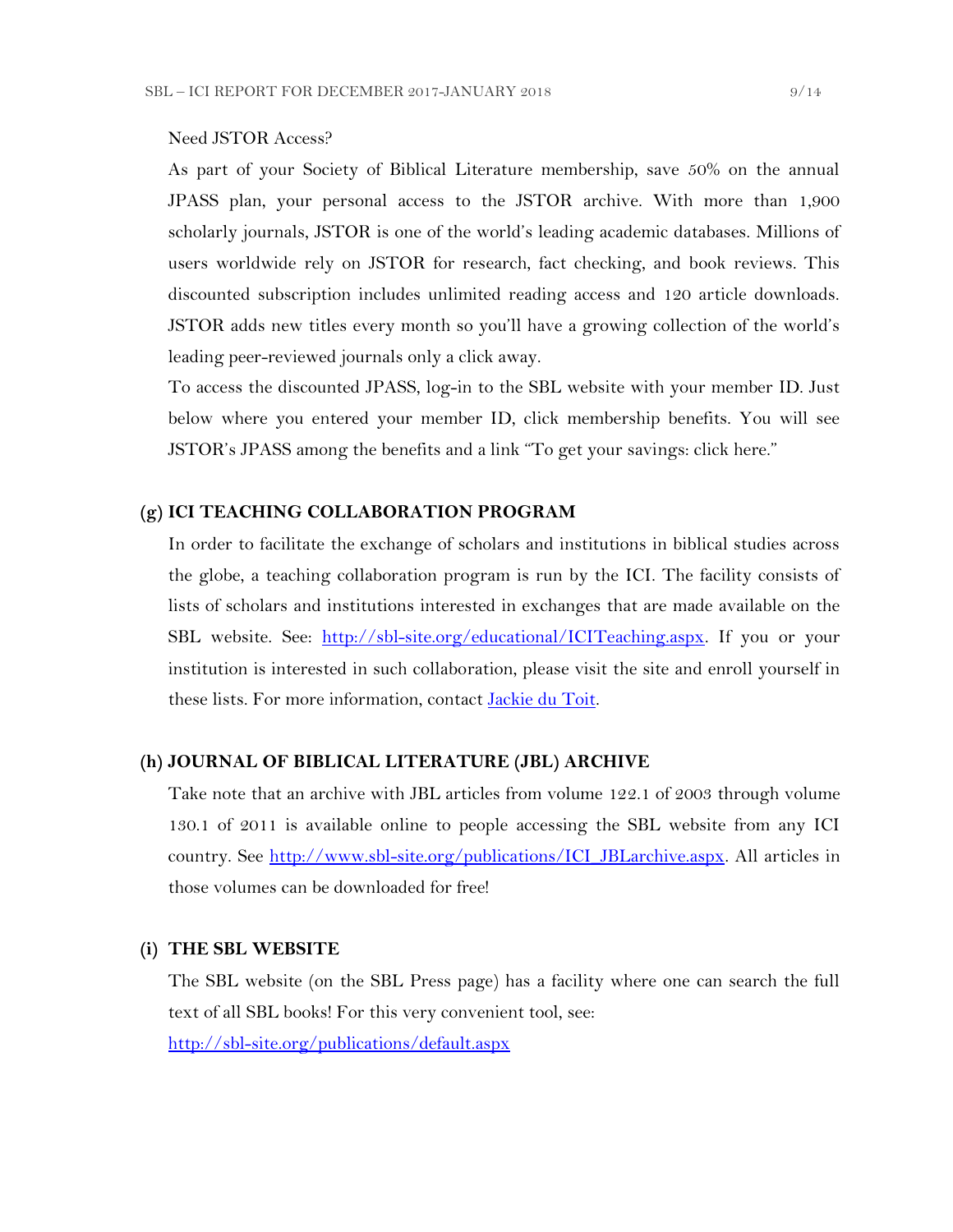For searching reviews of a vast number of academic publications, see the website of Review of Biblical Literature (RBL) at (you have to log in with your membership number):

<http://www.bookreviews.org/>

### **(j) EVENTS**

The SBL maintains a significant list of events taking place anywhere in the globe. For the full list please go to<http://www.sbl-site.org/meetings/events.aspx>

A selection of events is listed below—mainly those taking place in ICI regions. Please provide information on conferences in your region, including calls for papers, to Sharon Johnson at <u>sharon.johnson@sbl-site.org</u>.

#### **4/29-5/3 Orion Center International Symposium**

To mark seventy years since the initial discovery of the Dead Sea Scrolls, an international symposium will be held in Jerusalem, hosted by The Hebrew University of Jerusalem, the University of Vienna, New York University, the Israel Antiquities Authority and The Israel Museum.

The overarching symposium theme will be "The Wilderness"—as a real place; as the location of biblical episodes, most notably during the formative years of Israel's wandering from Egypt to the Promised Land; as a motif; and as a concept (sometimes idealized, sometimes demonized).

<http://orion.mscc.huji.ac.il/>

#### **6/12-6/15 The Future of Syriac Studies and the Legacy of Sebastian P. Brock**

On the occasion of the 80th birthday of Sebastian P. Brock, Sankt Ignatios Theological Academy & Stockholm School of Theology, Sweden, is hosting a major conference on "The Future of Syriac Studies." Sebastian Brock has agreed to be present and participate and it is expected that this will be a significant and memorable event for Syriac studies. Several senior scholars have agreed to present plenary papers. Papers are now being invited and solicited for a limited number of spaces in general sessions. Papers should be 20-25 minutes in order to give time for discussion, and may concern any topic in the broad range of Syriac studies.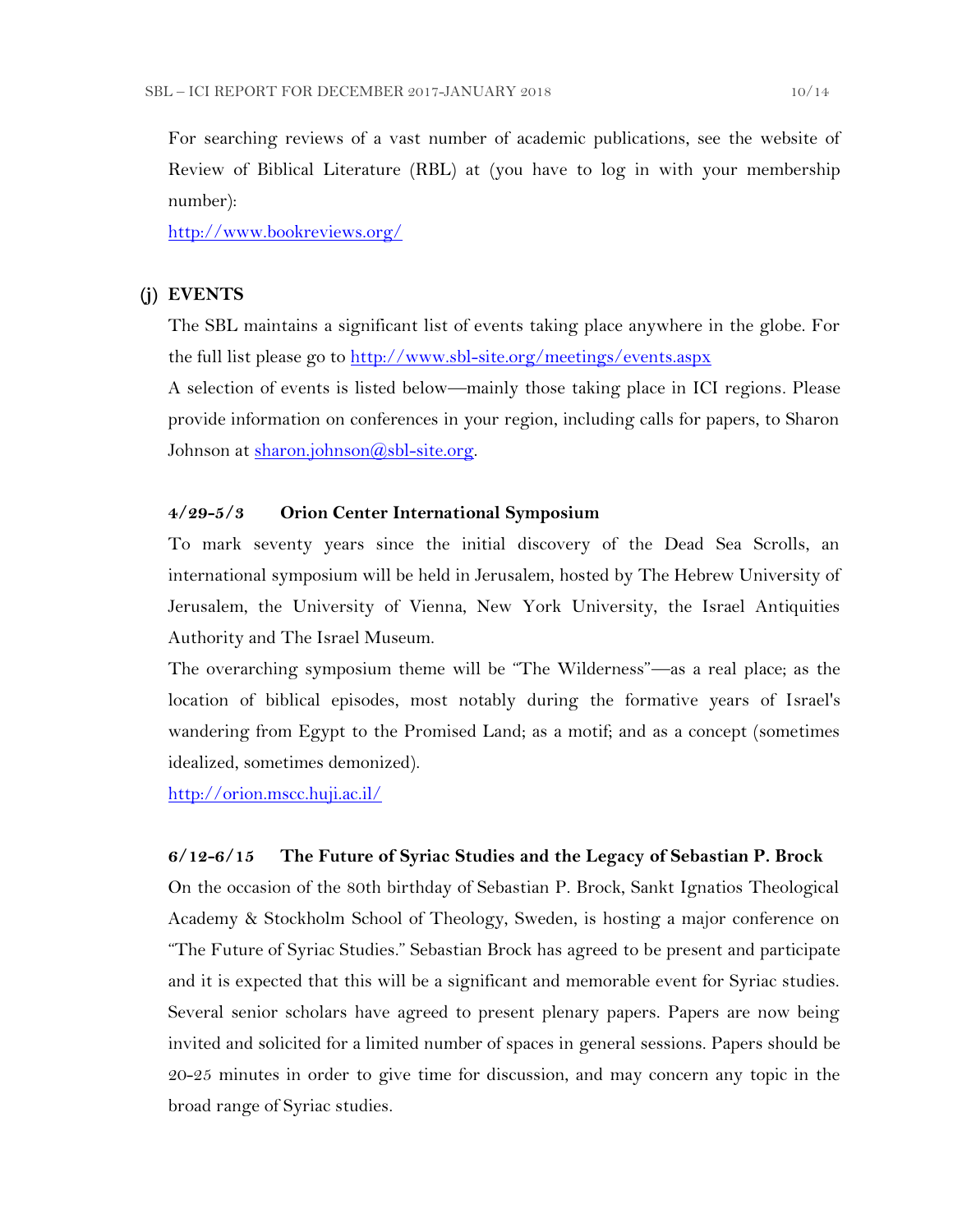Please keep in mind that the theme of this conference aims to focus upon new directions and methodologies, as well as to forge new resolutions to traditional issues. The deadline for submittal of a title and abstract (ca. 200 words) is 1 February 2018. The conference committee will notify those whose papers have been accepted by 1 March 2018. During the concluding session, Sebastian Brock will be awarded the Order of Sankt Ignatios for his long and valued contribution to all matters Syriac, along with his mentorship to so many scholars. In addition to the plenary and general sessions, events of Syriac song and poetry are being planned, as well as a round-table discussion of the future of Syriac studies.

Housing and meals will be available for all participants at the Sigtuna Conference Centre or in the close vicinity. Sigtuna is one of the oldest settlements in Sweden and is located only 20 minutes from the Stockholm Arlanda Airport.

A registration form will be available shortly at<www.sanktignatios.com>

### **7/25-7/27 Colloquium Biblicum Lovaniense LXVII, 2018 (President: Pierre Van Hecke, Leuven)**

For many centuries, the Song of Songs was by far one of the most commented biblical books, especially taking into consideration its limited length. After a period of diminished interest, recent scholarship is rediscovering the book. The present colloquium aims at bringing together the leading voices in contemporary Songs scholarship and by fostering the dialogue between them, at inaugurating a new phase in the research. Firstly, the colloquium will deal with the redaction history and the dating of the book. A second important discussion concerns the structure or unity of the book: is the scroll a collection of thematically loosely connected poems, or does it display in its final redactional form a unity? Given their uniqueness in the biblical corpus, scholarship has paid quite some attention to possible parallels of the Songs in the surrounding cultures as well as to the early Christian reception of Song of Songs. The latter developments are not unrelated with the reopening of the hermeneutically important question whether the book was composed with an allegorical reading in mind or not. Finally, the Song of Songs continues to fascinate the readers by its highly poetic and at times difficult language. A renewed attention for the book's metaphorical richness will therefore be an important aspect of this colloquium.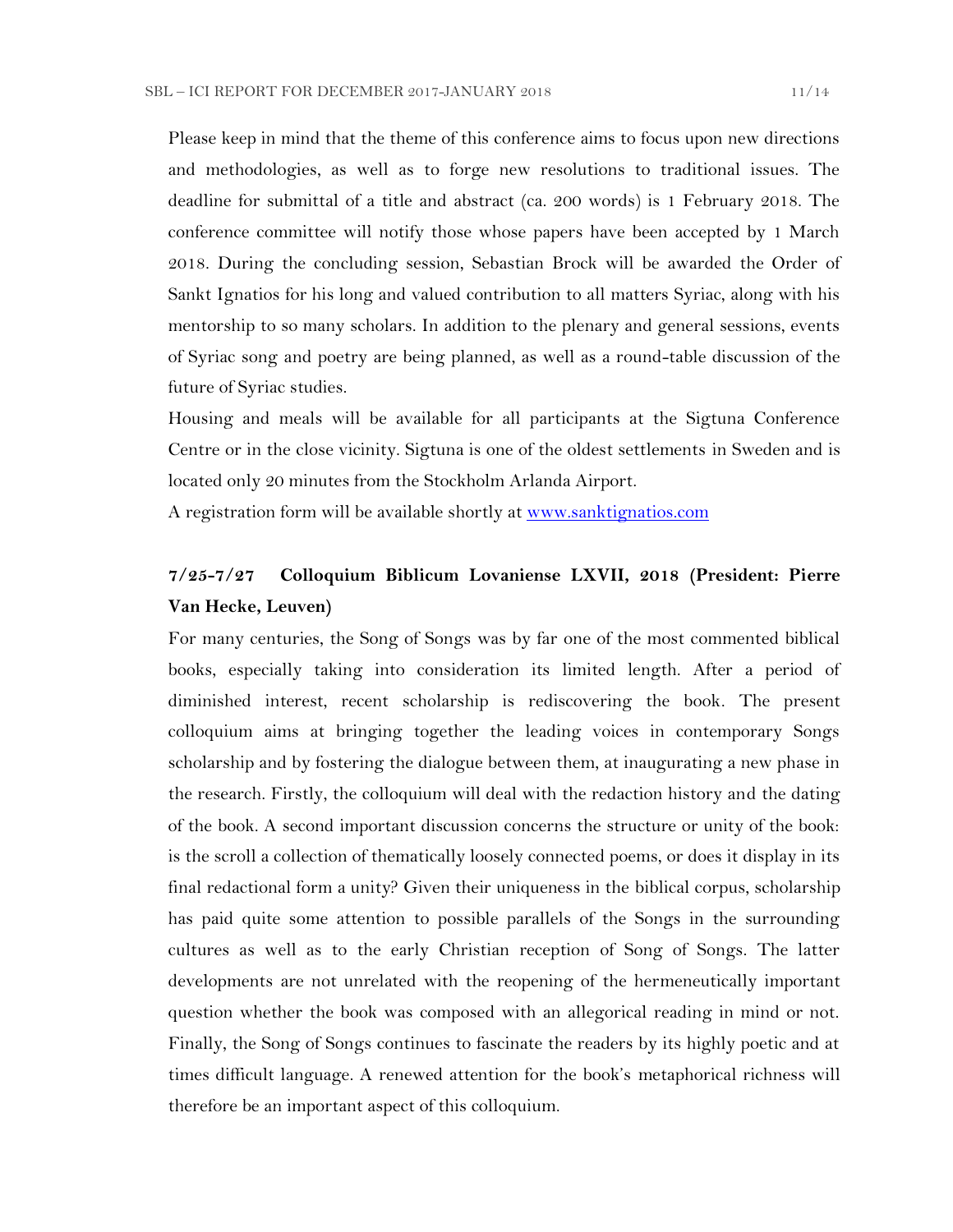CALL FOR SHORT PAPERS: Short paper proposals (including name, institutional affiliation, title and abstract of 200-300 words) should be sent to: Pierre Van Hecke, President CBL 2018, pierre.vanhecke@kuleuven.be no later than March 1, 2018. [https://theo.kuleuven.be/en/research/centres/centr\\_collbibl](https://theo.kuleuven.be/en/research/centres/centr_collbibl)

#### **7/30-8/3 SBL International Meeting**

Will be held in Helsinki, Finland in conjunction with EABS. <https://www.sbl-site.org/meetings/Internationalmeeting.aspx>

#### **7/30-8/3 European Association of Biblical Studies**

Helsinki, 30 July-3 August: joint conference with ISBL <https://eabs.net/site/>

### **9/25-9/27 CFP: Religious and Philosophical Conversion in the Ancient Mediterranean Traditions**

The Conference on Religious and Philosophical Conversion explore will explore conversion or converting experience in the environment of the ancient Hellenistic world(s) with attention to early Judaism and early Christianity/the New Testament. Presentations will undertake both historical and philological reconstructions relying on source material and utilizing interdisciplinary approaches.

<https://www.etf.uni-bonn.de/de/ev-theol/institute/corpc/>

#### **10/23-10/24 Resurrection in the Bible and Ancient Mediterranean World**

A Conference of the Institute of Biblical Studies, John Paul II Catholic University of Lublin, Poland. The main theme of the symposium will be resurrection in the Bible and extra-biblical traditions of the ancient Mediterranean World. The topics covered by conference papers can include: the shape and character of the idea of resurrection in the Bible and extra-biblical literature; the historical, anthropologico-cultural and theological analysis of the ancient texts and traditions on resurrection; the genesis and development of the idea of resurrection in the Hebrew Bible; the historical, sociocultural and theological analysis of the idea of resurrection in New Testament texts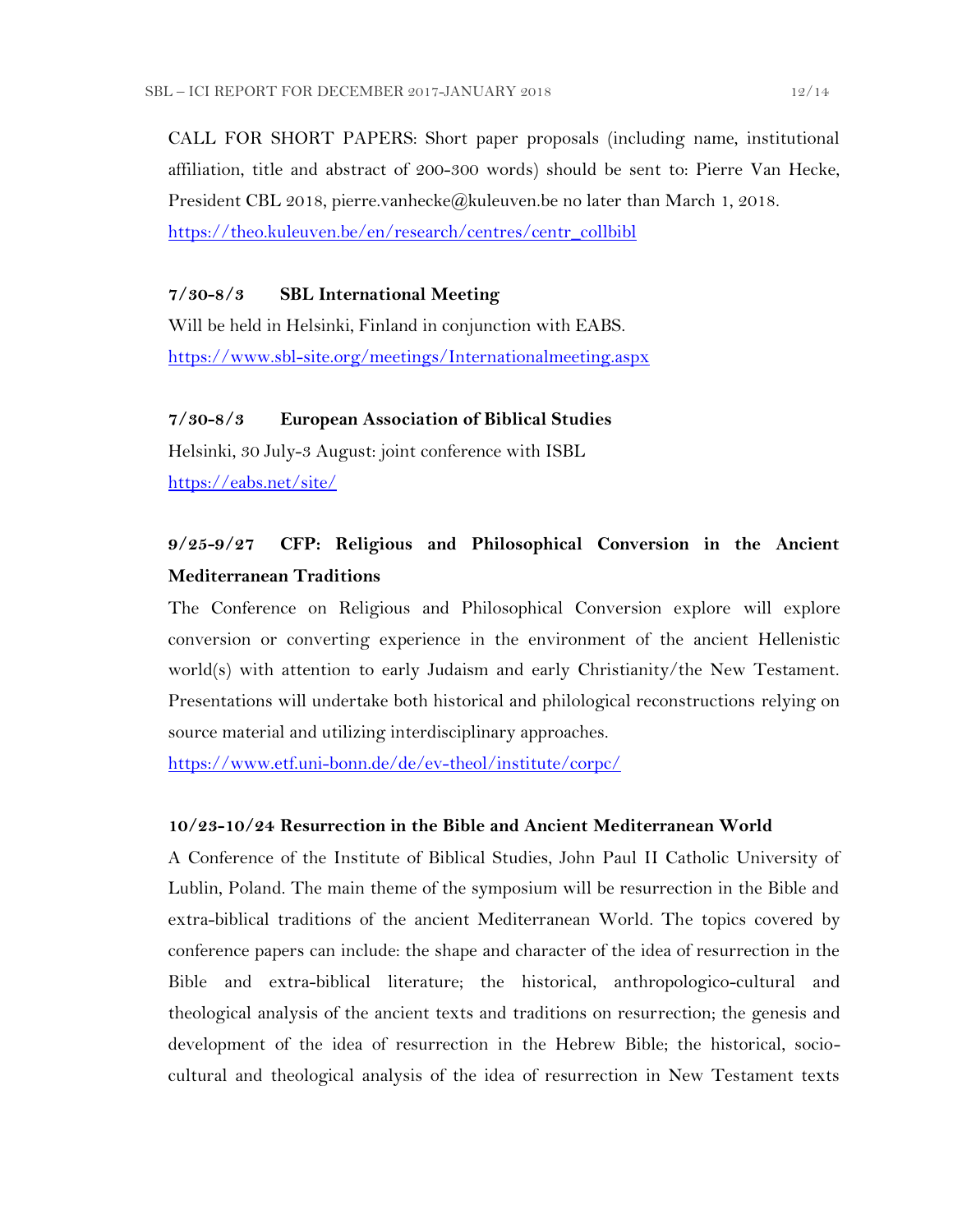together with their moral and ecclesiological implications; resurrection in Early Christian writings and traditions.

<http://ocs.academicon.pl/index.php/test/Resurrection2018>

#### **11/17-11/20 SBL Annual Meeting in Denver, Colorado.**

<https://www.sbl-site.org/meetings/AnnualMeeting.aspx>

#### **(k) SBL EDUCATIONAL RESOURCES FREELY AVAILABLE**

There are links to numerous educational resources on the SBL website. The following are freely available: (i) Resources on Teaching the Bible; (ii) Freely downloadable Hebrew, Greek and Transliteration fonts (amongst others); (iii) Resources on Bible translations and commentaries; and (iv) Research tool resources.

See<http://sbl-site.org/educational/default.aspx>

Also remember to check the newly-developed **Bible Odyssey** online portal. See [www.bibleodyssey.org.](http://www.bibleodyssey.org/) This portal offers wonderful educational resources, but also resources for broader popular audiences. Use this site to popularize our academic studies in faith communities!

Any topics you would like to see Bible Odyssey address? Just send a message to: [bow@sbl-site.org](mailto:bow@sbl-site.org)

#### **(l) PLEASE PASS ON THE INFORMATION**

Please share this newsletter with your colleagues and students and become a liaison for your institution and SBL. (Please contact our liaison officer, *Jackie du Toit*, if you would like to assist as contact person in your region.) Your advocacy for ICI strengthens biblical studies as a discipline and builds relationships in the global community. Thank you to those who have done so in the past—we also receive letters from people who received the newsletter from someone else.